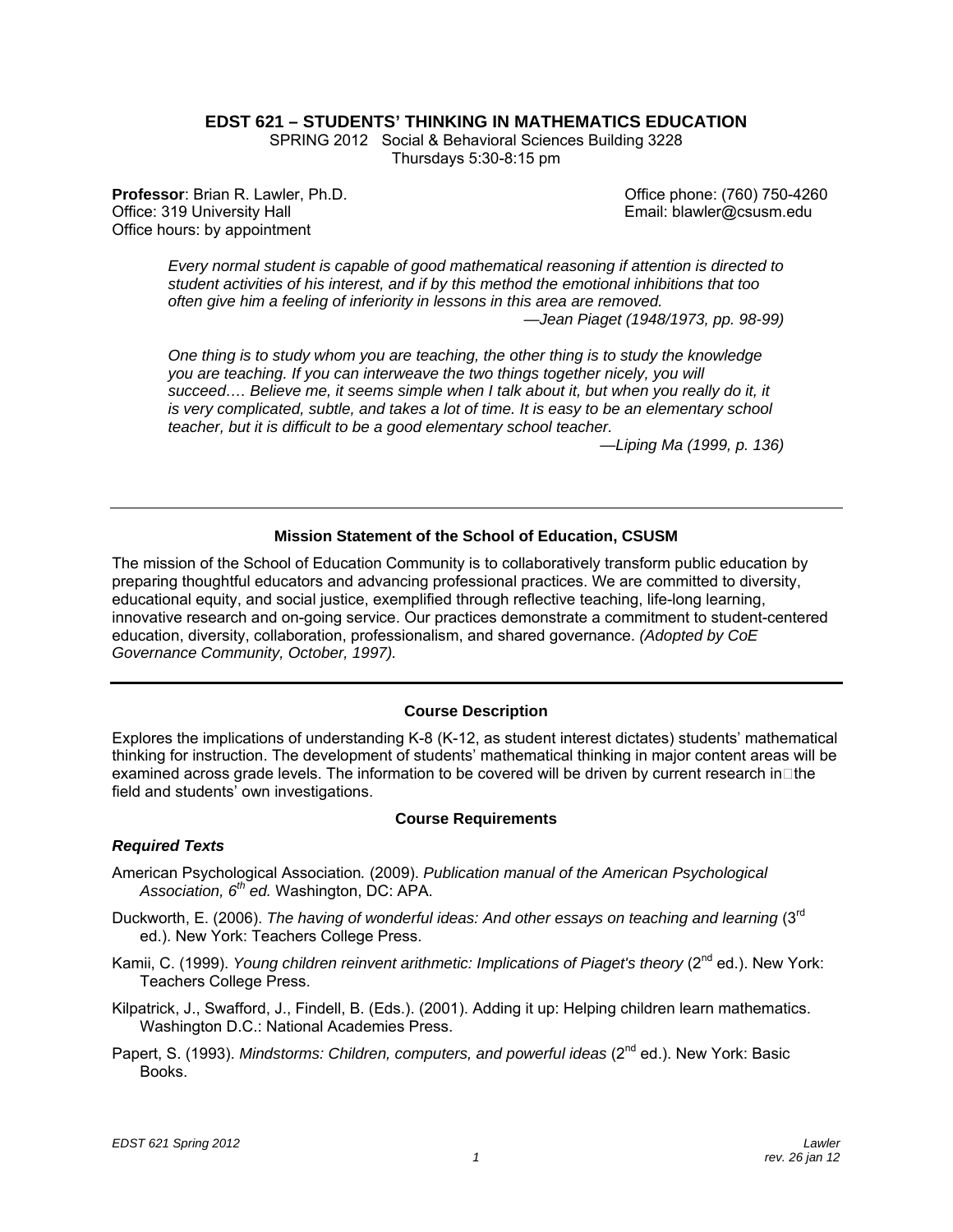## *Recommended Texts*

Van de Walle, J. A. (2009). *Elementary and middle school mathematics: Teaching developmentally* (7<sup>th</sup> Ed.). Boston: Pearson Education, Inc.

## *Assignments*

*1. Participation (30%)* – Each meeting a student will be assigned to lead the discussion of the reading due that week. Weekly, students will bring to class a personal written summary of the assigned readings, preferably printed in hard copy.

*2. Reading Summaries (20%)* Twice, students will submit a 4-5 page (APA formatted) paper summarizing and engaging the reading assignments during that time period. Focus the paper on the course theme: understanding students' mathematical thinking for instruction. Discuss the key notions of the readings about students' mathematical thinking, and comment on the impact these notions, or the broader theme of the reading, may impact your classroom.

*3. (Mis)Conceptions Analysis (50%)* – Students will identify a topic in mathematics that is often misunderstood by students and conduct an action research study around this topic. Complete a brief literature review on students' conceptions and misconceptions about the topic. Then, observe and interview student(s) as they learn about the mathematical topic. Document student work and student thinking; this will compose your research findings. To conclude, analyze the nature of students' difficulties in learning this topic, describe how teachers may help reinforce these misconceptions, and suggest some ways that teachers may correct these misconceptions.

Students will complete an "exempt" application to the IRB to complete their study. The final paper will be written in the traditional 5-part structure: introduction, literature review, methodology, findings, conclusion. It will be less than 20 pages in length. Students will present their findings from their research in class.

## *Grading Standards*

Grades will be based on the following grading scale:

| А | 90        | $\overline{\phantom{m}}$ | $100\%$ |
|---|-----------|--------------------------|---------|
| R | 80        | $\overline{\phantom{a}}$ | 89%     |
| C | 70        | $\equiv$                 | 79%     |
| D | 60        | $\sim$                   | 69%     |
| F | Below 60% |                          |         |

Each written assignment will be graded approximately 80% on content and context (detail, logic, synthesis of information, depth of analysis, etc.), and 20% on mechanics (grammar, syntax, spelling, format, uniformity of citation, etc.).

# *School of Education Attendance Policy*

 *COE Governance Community, December, 1997).* Due to the dynamic and interactive nature of courses in the School of Education, all students are expected to attend all classes and participate actively. At a minimum, students must attend more than 80% of class time, or s/he may not receive a passing grade for the course at the discretion of the instructor. *Individual instructors may adopt more stringent attendance requirements*. Should the student have extenuating circumstances, s/he should contact the instructor as soon as possible. *(Adopted by the* 

### *Graduate Writing Requirements*

The California State University maintains a Graduation Writing Assessment Requirement (GWAR) for master's students, to be completed before Advancement to Candidacy can be approved. A student may satisfy the graduate writing requirement in one of two ways: an acceptable standardized test score, or a paper that receives a passing score as described in the GWAR rubric. Toward the goal of providing opportunity for graduate students in the School of Education to satisfy the writing requirement, all papers in all graduate classes must adhere to the rules of style (for writing and format style) detailed in the *Publication Manual of the American Psychological Association, 6th ed.* (2009). This is a required textbook for all CSUSM SoE graduate courses.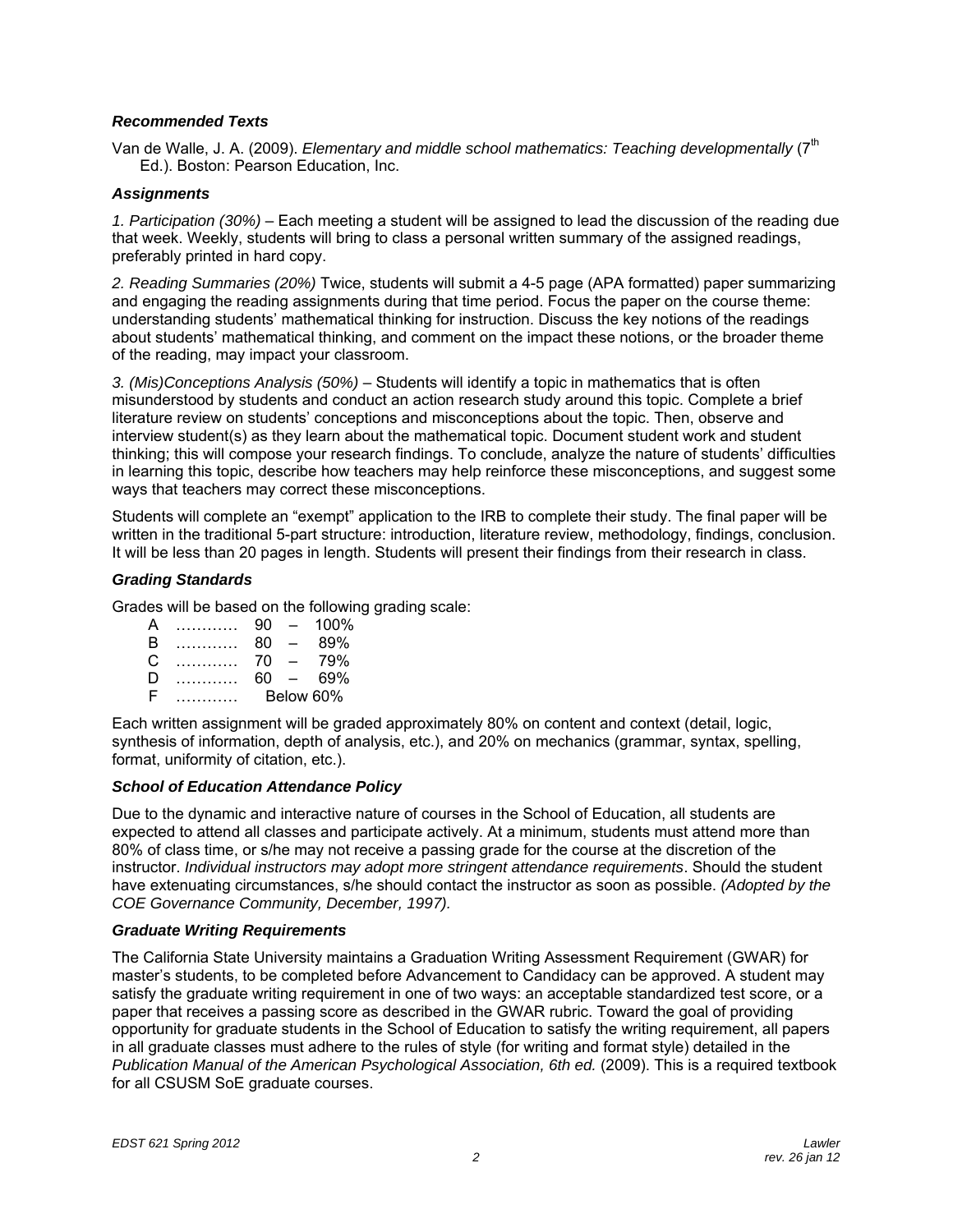### **Miscellany**

### *CSUSM Academic Honesty Policy*

"Students will be expected to adhere to standards of academic honesty and integrity, as outlined in the Student Academic Honesty Policy. All written work and oral presentation assignments must be original work. All ideas/materials that are borrowed from other sources must have appropriate references to the original sources. Any quoted material should give credit to the source and be punctuated with quotation marks.

Students are responsible for honest completion of their work including examinations. There will be no tolerance for infractions. If you believe there has been an infraction by someone in the class, please bring it to the instructor's attention. The instructor reserves the right to discipline any student for academic dishonesty in accordance with the general rules and regulations of the university. Disciplinary action may include the lowering of grades and/or the assignment of a failing grade for an exam, assignment, or the class as a whole."

Incidents of Academic Dishonesty will be reported to the Dean of Students. Sanctions at the University level may include suspension or expulsion from the University. Consult the University catalog for further questions about academic honesty.

*Plagiarism:* As an educator, it is expected that each student will do his/her own work, and contribute equally to group projects and processes. Plagiarism or cheating is unacceptable under any circumstances. If you are in doubt about whether your work is paraphrased or plagiarized see the Plagiarism Prevention for Students website http://library.csusm.edu/plagiarism/index.html. When relying on supporting documents authored by others, cite them clearly and completely using American Psychological Association (APA) manual,  $6<sup>th</sup>$  edition.

### *Students with Disabilities Requiring Reasonable Accommodations*

Students with disabilities who require reasonable accommodations must be approved for services by providing appropriate and recent documentation to the Office of Disable Student Services (DSS). This office is located in Craven Hall 4300, and can be contacted by phone at (760) 750-4905, or TTY (760) 750-4909. Students authorized by DSS to receive reasonable accommodations should meet with their instructor during office hours or, in order to ensure confidentiality, in a more private setting.